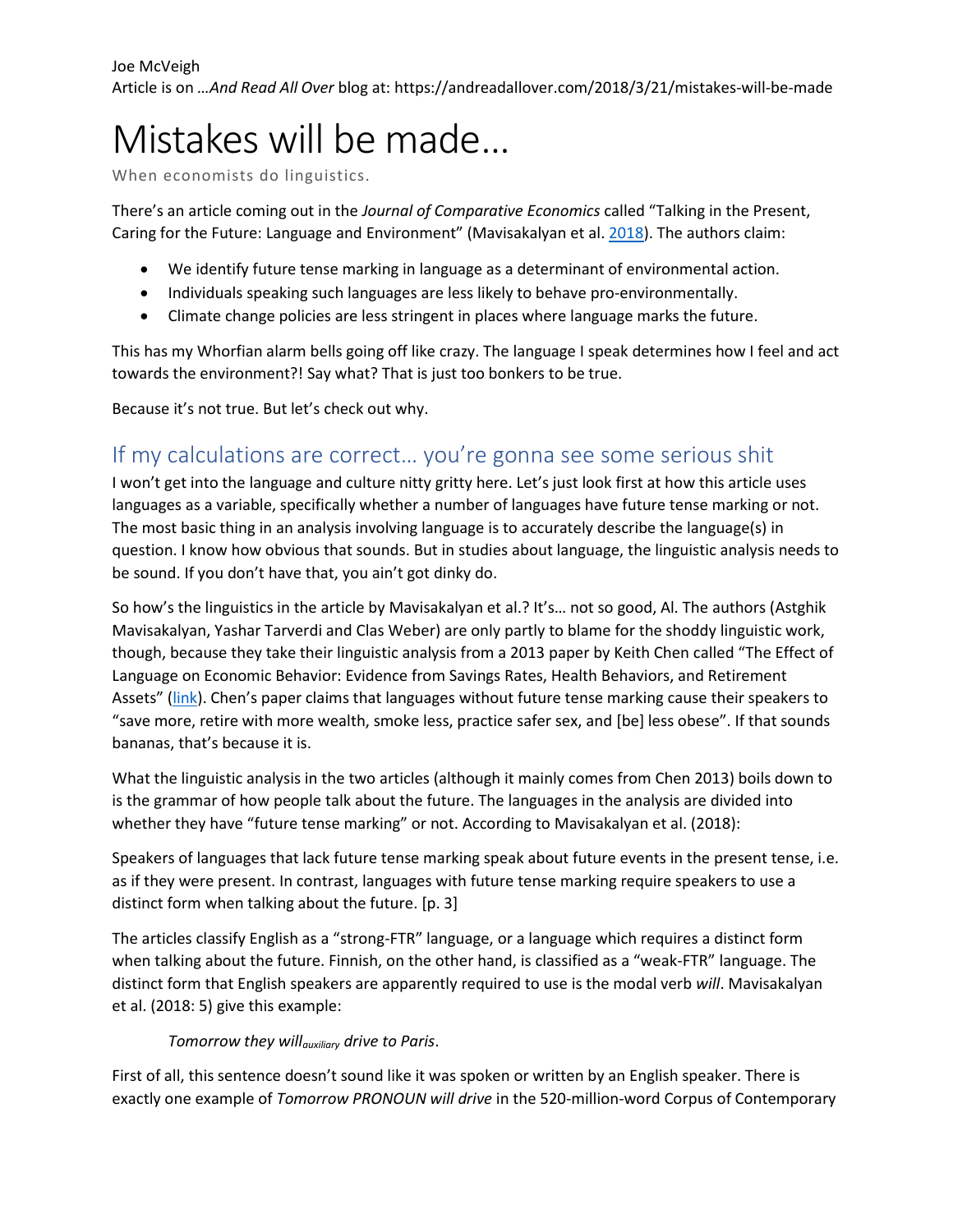American English (link). There are no hits for this construction in the BNC2014, an 11.5-million-word corpus of spoken British English. GloWbE, a corpus of web-based English, has two hits for *Tomorrow PRONOUN will drive to*. A much more idiomatic example would be *They're driving to Paris tomorrow*. But whatever, English obviously uses the modal verb *will* to refer to the future. Are there other ways English speakers can refer to the future though? Let's check some grammars!

## Roads? Where we're going, we don't need roads.

First up is *Navigating English Grammar* (2014, Wiley) by Anna Lobeck and Kristin Denham. They make in interesting point about modals in English:

**Modals are unique in that their tense interpretation depends on context rather than form. So it isn't really accurate to say, for example, that** *can* **is the present tense form of the modal and**  *could* **is the past tense form.** In the following sentence, *could* can express past tense, present tense, or future tense, depending on context:

Elizabeth could not leave for Toronto. (yesterday / today / tomorrow)

And *must* in the sentence below expresses either present tense or future tense, again, depending on context [or depending on if there is an accompanying adverb].

Elizabeth *must leave* for Toronto yesterday. (now / tomorrow)

#### **In these sentences, then, tense is** *semantic***, rather than** *grammatical* **(morphological or syntactic)**. [p. 93; bolding mine]

I guess those example sentences still have distinct forms, but finding out whether they refer to the past, present or future is dependent on either 1) context; or 2) whether they include a time adverbial (*two weeks ago*, *right now*, *in the future*, etc.).

Next we have *A Student's Introduction to English Grammar* by Huddleston and Pullum (2005, CUP). One of the authors, Geoffrey Pullum, ha[s written critically](http://languagelog.ldc.upenn.edu/nll/?p=3756) about Chen's (2013) paper on Language Log. This grammar book makes some interesting point about how reference to the future is made in English:

**The present tense is often used for situations located in future time.** In main clauses this is restricted to cases where it can be assumed that we have present knowledge of a future event, as in:

| $[32]$ | The next high tide is at 4 o'clock. | The sun rises tomorrow at 6.10.        |
|--------|-------------------------------------|----------------------------------------|
|        | Exams start next week.              | We arrive home two days before Easter. |

These constructions are called the **futurate**. The future time is usually specified by a time adjunct, marked by double underlining. The two most common cases involve:

- recurrent events in nature whose time can be calculated scientifically (as in [i]);
- events that are arranged or scheduled in advance (as in [ii]). [p. 45]

[…]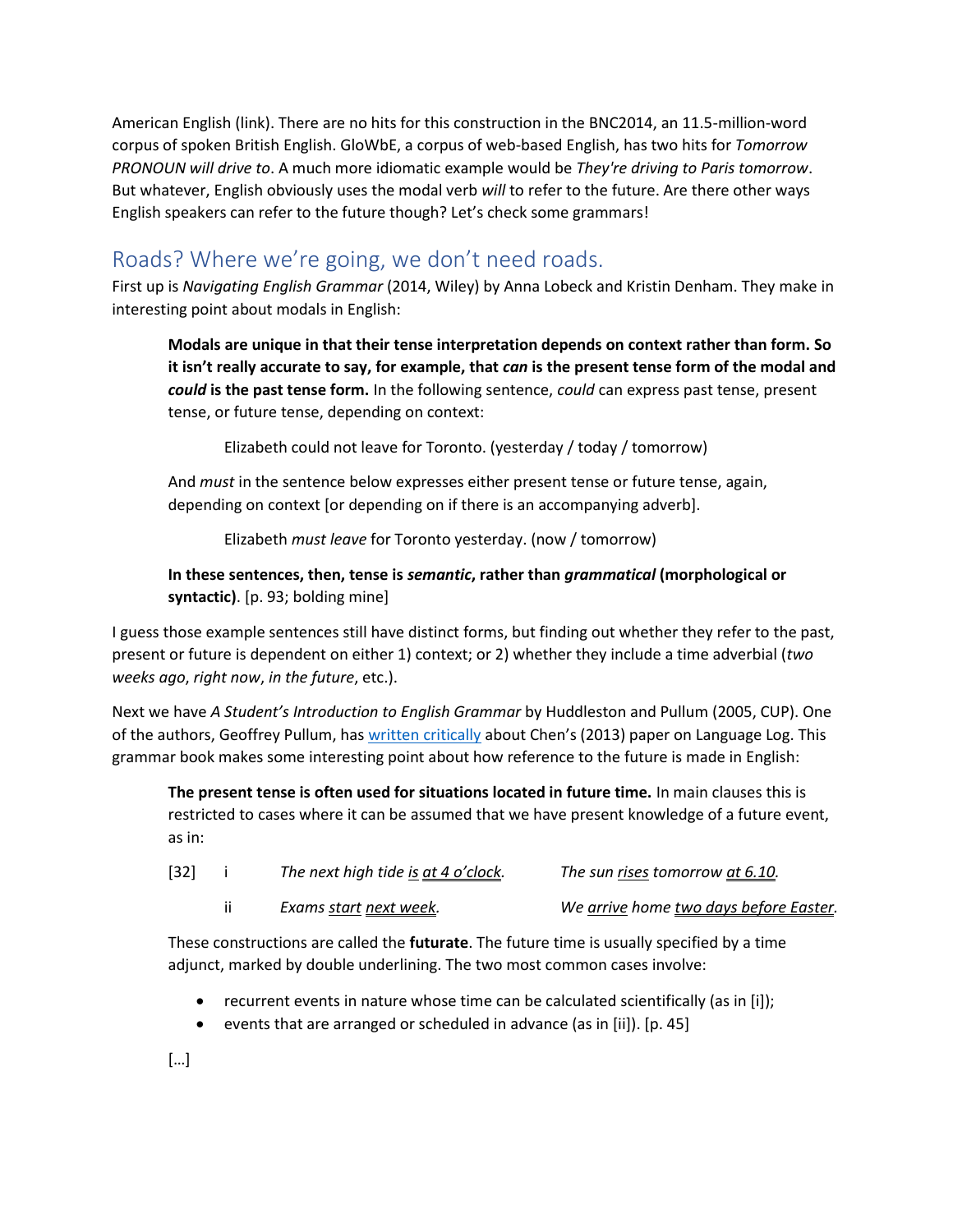There are some languages that have a three-term tense system contrasting past, present and future. Contrary to what is traditionally assumed, English is not one of them: it has no future tense. It does have several ways of talking about future time, and the most basic one does involve the auxiliary *will*. Nonetheless, *will* belongs grammatically and semantically with the auxiliaries that mark mood rather than with the various markers of tense. [p. 56]

Huh. So English speakers often uses the present tense to talk about the future and the modal verb *will* isn't really a marker of tense. Interesting.

Next up we have the *Longman Student Grammar of Spoken and Written English* by Biber, Conrad and Leech (2002, Pearson). The info in *Longman's* is similar to the previous two (there is no future tense in English, a time adverbial is often used with the present tense to refer to the future), but it also includes this note about another way that people talk about the future:

Surprisingly, a relatively high proportion of the postmodifiers in conversation are *to*-clauses. Their meaning often points to the future:

*Father's got a lot of things to tell you.* (CONV) (p. 294)

That's cool. Referring to the future with a *to*-clause. I never thought of that one before.

Finally, there's *Explaining English Grammar* by George Yule (2009, OUP). After showing how *present tense* + *adverb* is often used to refer to the future, Yule (p. 58) explains that "the simple time-line view [or past/present/future] may not be the most helpful guide in making sense of tense and aspect in English […] tense in English is not based on simple distinctions in time." Then Yule explains something that is at the heart of the matter for us. He shows that future events are treated as possibilities through the use of modal verbs and that the modal verb used conveys how strongly the speaker feels toward a future event happening:

The verb form that is traditionally called 'the future tense' is actually expressed via a modal verb which indicates the relative possibility of an event. This modal also has two forms which convey the closeness (*I* will *live here*) or the remoteness (*I* would *live there*) of some situation being the case, viewed from the situation of utterance. (p. 59)

Notice here that, as in Lobeck and Denham above, Yule doesn't talk about *will* being present tense and *would* being past tense. He also says that the pairs of other modal verbs (*may*/*might*, *can*/*could*) show the same distinction as *will*/*would* in expressing a speaker's belief about how remote or likely a future event is (p. 59).

This idea of possibility and remoteness is interesting. I assume all languages have a way of expressing this. Of course, they don't have to do it the same way that English does. For example, Finnish speakers may commonly use the present tense + time adverbial to refer to the future (just as English speakers do), but Finnish speakers can also convey their feelings of certainty about future events through various means (just as English speakers do). One way is through adding -*isi* to a verb.

Minä voisin asua siellä / Minä asuisin siellä. = I could live there.

(Note: I am not a native Finnish speaker, nor even a very competent one IMO. If anyone would like to discuss the ins and outs of talking about the future in Finnish, please leave a comment below)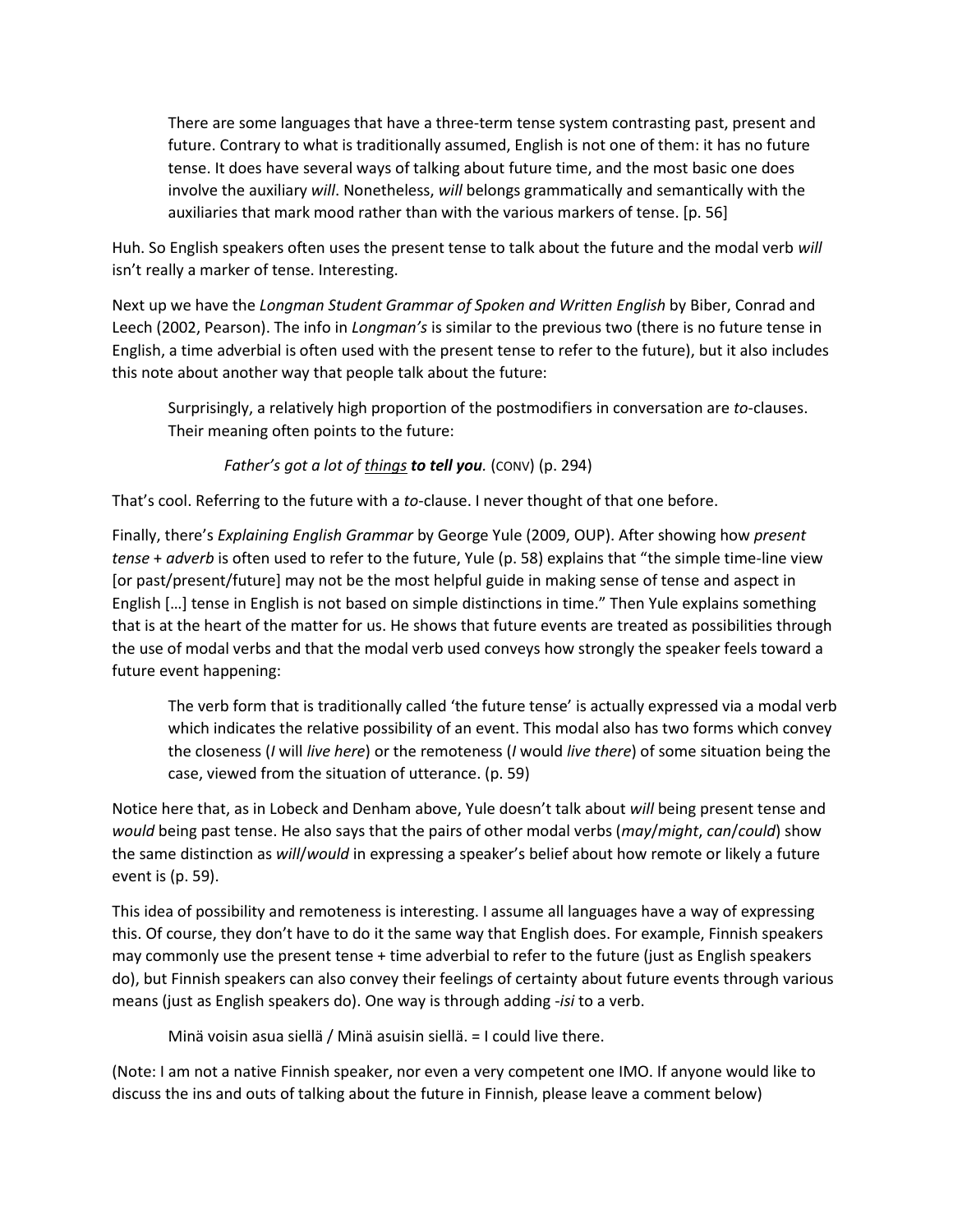The point is that there are many ways of talking about the future in English:

- By using modals (*can*, *could*, *must*, etc.)
- By using the present tense + a time adverbial
- By letting context do the work
- By using a *to*-clause

But in the Mavisakalyan et al. (2018) and Chen (2013) studies, all of this complexity is boiled down into an either-or, yes-no, ride-or-die distinction between whether each language marks future tense or not. English is considered a language which *does* mark future tense, but as we have seen above, English has no future tense and English only sometimes uses a distinct form when referring to the future. In addition to this, when a distinct form is used, it refers more to mood (or how certain a speaker feels about a future event) than it does to tense. (To be clear, English isn't the only language that Chen gets wrong. According to McWhorter 2014: 95–101, the analyses of Russian, Czech, Slovak, Polish and Korean are also problematic)

# There's that word again. "Heavy." Why are things so heavy in the future?

All of this is enough to chuck the analysis out the window, but there's more. Back in 2012, Keith Chen was invited to write a post on Language Log to explain his research (because linguists were hella skeptical). One of the things about Chen's research is that he claims to have adopted the "strong vs. weak FTR language categorization […] from Östen Dahl (and the EUROTYP project)". That means he's claiming that it was a linguistic research project which divided languages into only two categories of if they mark future tense or not. But Östen Dahl, the researcher behind the data that Chen claims to have adopted, showed up in the comments of Chen's LL post and he had words, y'all. Here's the cliffnotes version:

It's a bit scary to see your own analyses invoked in this kind of discussion. But let me note here that the way Keith Chen describes them they sound much more categorical than they are in my own texts. […] I do not specify a binary classification of European languages (let alone the languages of the world) and I do not use the terms "strong-FTR language" and "weak-FTR language". (In the abstract of his working paper, Chen says "what linguists call strong-FTR languages" — what he should have said is "what I call strong-FTR languages" [see the full comment [here\]](http://languagelog.ldc.upenn.edu/nll/?p=3792#comment-173154)

Yikes. Someone turn on a light. It just got real shady in here.

So it looks like Chen might have fudged the numbers – or the letters, as it were – in presenting his linguistic data. When Chen wrote that LL post, he still hadn't published his paper, but he brushed aside the skepticism from linguists by claiming:

Many linguists may wonder: if the precise function of the EUROTYP classification is not entirely clear, even for deeply studied languages like English, what are we to make of aggregate correlations between this classification and behaviors?

I share this concern, and think it's worth thinking hard about both what it suggests careful work should look like, and how we might interpret results that survive careful analysis. Though I plan to take more steps in the direction of investigating more fine-grained linguistic distinctions in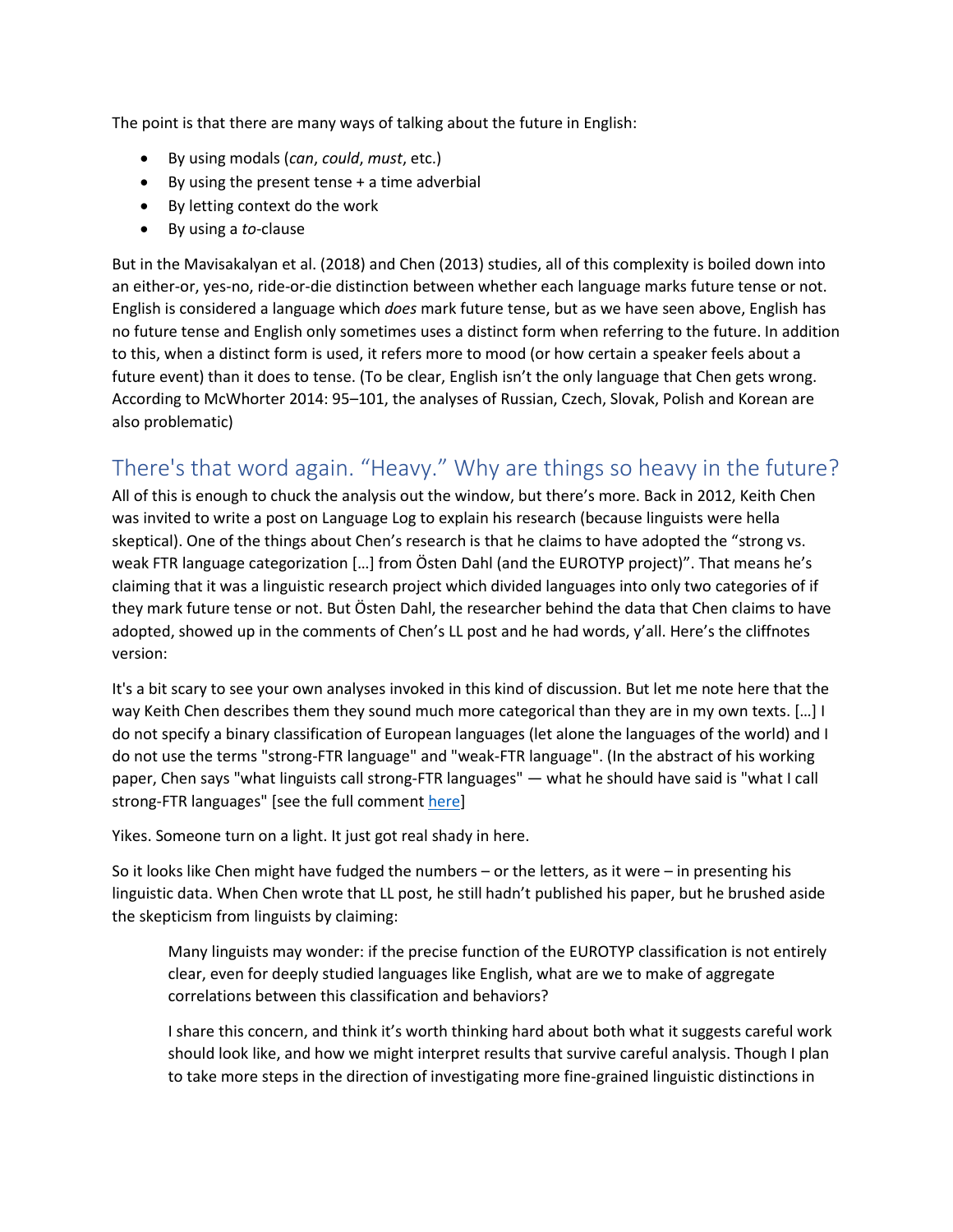#### future work, **I think it is important to note that despite these issues we can still learn a lot from correlations between even rough typological distinctions and behaviors**. [bolding mine]

He thinks we can learn a lot from oversimplified and probably incorrect linguistic data! Cool! Does economics work like that too? Can I just guesstimate every country's GDP do some economic analysis? 'Cause that would be sweet.

Whatever. Chen published his paper. And that brings us back to where we started. The publication of Chen's paper in 2013 has led Mavisakalyan, Tarverdi and Weber to assume that they can use his classification of languages in their research. They make no attempt to remedy the fact that Chen's classification is a gross and misleading oversimplification of how speakers refer to the future. In fact, despite each of them being speakers of at least one language, they don't seem to have questioned the linguistic analysis at all. They merely state in a footnote that German has the "*potential* to explicitly mark reference to the future" and then move on. I can't believe none of them said, "Wait a minute, I can think of a few ways to refer to the future which don't fit this either-or distinction." Nothing.

This blog post is over 2,200 words at this point and it's on this topic ALONE. And we're not done yet! (Soon, though, I promise)

## Now, Biff, don't con me.

There are two more points I want to raise. First, the Chen (2013) and Mavisakalyan et al. (2018) studies find a correlation between the languages supposedly spoken in a country (although Dahl had some words on that one too) and some behavioral traits. Great, but as we have seen the linguistic analysis part of these studies is highly questionable. So where does that leave us? Can we just make up any old claim we want about languages around the world and then look for correlations in economic markers? I suppose we could, but that's not all these studies do. On top of dividing languages into two groups, the studies in question claim that the language are causing people to act in certain ways! This is Bad Linguistics 101.

"How come you're not saving for the future, Charlie Brown?"

"Because of the way my language \*sometimes\* marks reference to the future. Ho hum."

#alt-linguistics

Second, there's an elephant in the room that I haven't mentioned. The examples above about referring to the future in English are all pretty much examples of mainstream English. And that presumably is the variety that the studies use. But what about other, non-mainstream varieties? How do African American English speakers refer to the future? What about Chicano English speakers? Or English speakers in Jamaica? Do English speakers in Singapore refer to the future in the same way as the examples above? And English speakers in India? …

And what do we do with the fact that the majority of English speakers are non-native speakers, or the fact that many (most?) people are multilingual? These are relevant questions. We can't just take examples from grammar books which focus on mainstream English and assume that all English speakers everywhere use these forms.